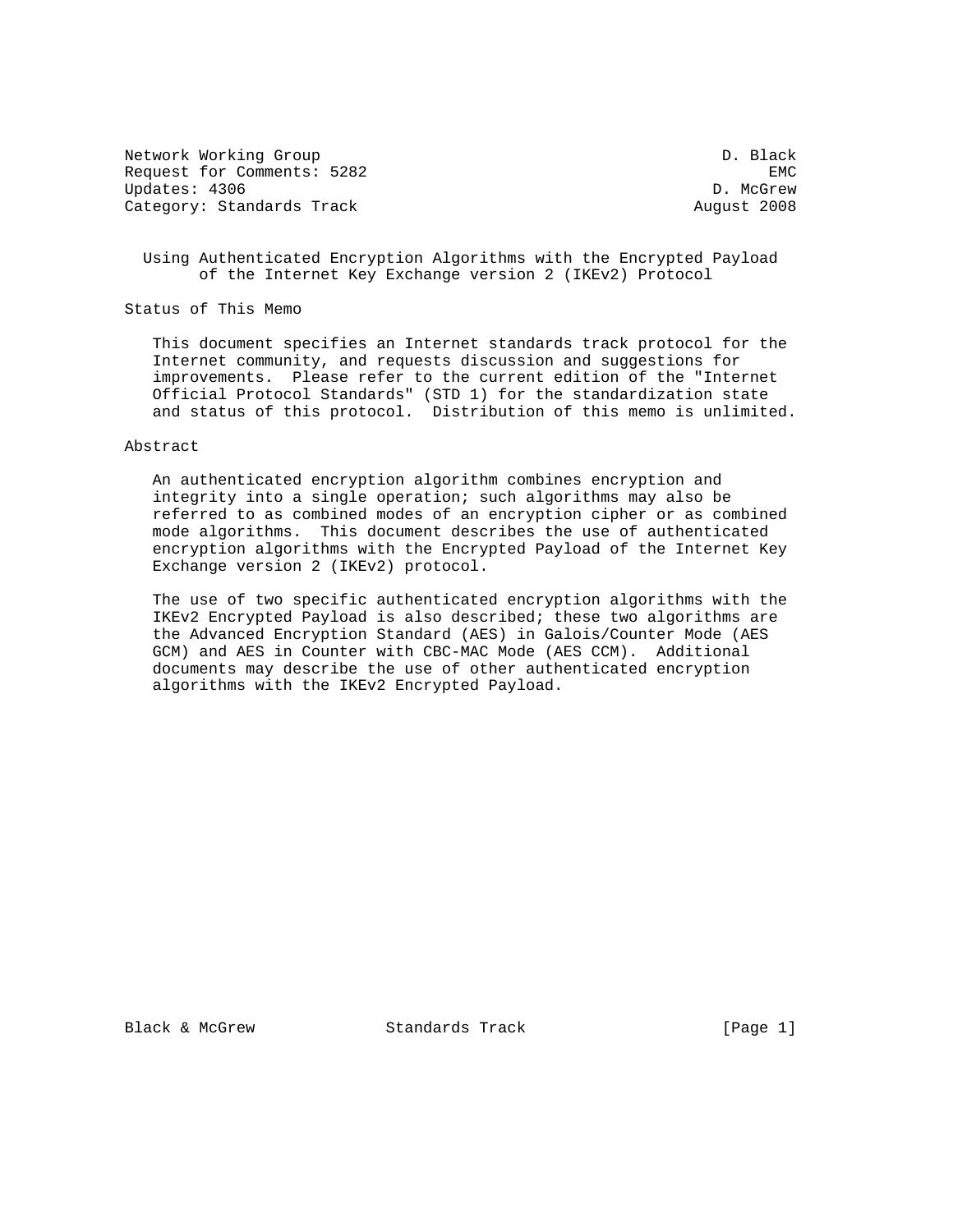# Table of Contents

| 1.1. Conventions Used in This Document 3                |
|---------------------------------------------------------|
|                                                         |
|                                                         |
| 3.1. AES GCM and AES CCM Initialization Vector (IV)  6  |
| 3.2. AES GCM and AES CCM Ciphertext (C) Construction  6 |
| 4. AES GCM and AES CCM Nonce (N) Format 7               |
|                                                         |
|                                                         |
|                                                         |
| 6. AES GCM and AES CCM Encrypted Payload Expansion 9    |
|                                                         |
|                                                         |
|                                                         |
|                                                         |
| 8.                                                      |
|                                                         |
| 10.1. AES GCM Algorithms with 8- and 12-octet ICVs 12   |
| 10.1.1. AEAD AES 128 GCM 8 12                           |
| $10.1.2.$ AEAD_AES_256_GCM_8 12                         |
| 10.1.3. AEAD AES 128 GCM 12 12                          |
| 10.1.4. AEAD AES 256 GCM 12 12                          |
| 10.2. AES CCM Algorithms with an 11-octet Nonce 13      |
| 10.2.1. AEAD AES 128 CCM SHORT 13                       |
| 10.2.2. AEAD AES 256 CCM SHORT 14                       |
| 10.2.3. AEAD AES 128 CCM SHORT 8 14                     |
| $10.2.4$ . AEAD_AES_256_CCM_SHORT_8 14                  |
| $10.2.5.$ AEAD_AES_128_CCM_SHORT_12 14                  |
| 10.2.6. AEAD_AES_256_CCM_SHORT_12 14                    |
| 10.3. AEAD * Algorithms and IKEv2 15                    |
|                                                         |
|                                                         |
|                                                         |
|                                                         |
|                                                         |
|                                                         |

Black & McGrew Standards Track [Page 2]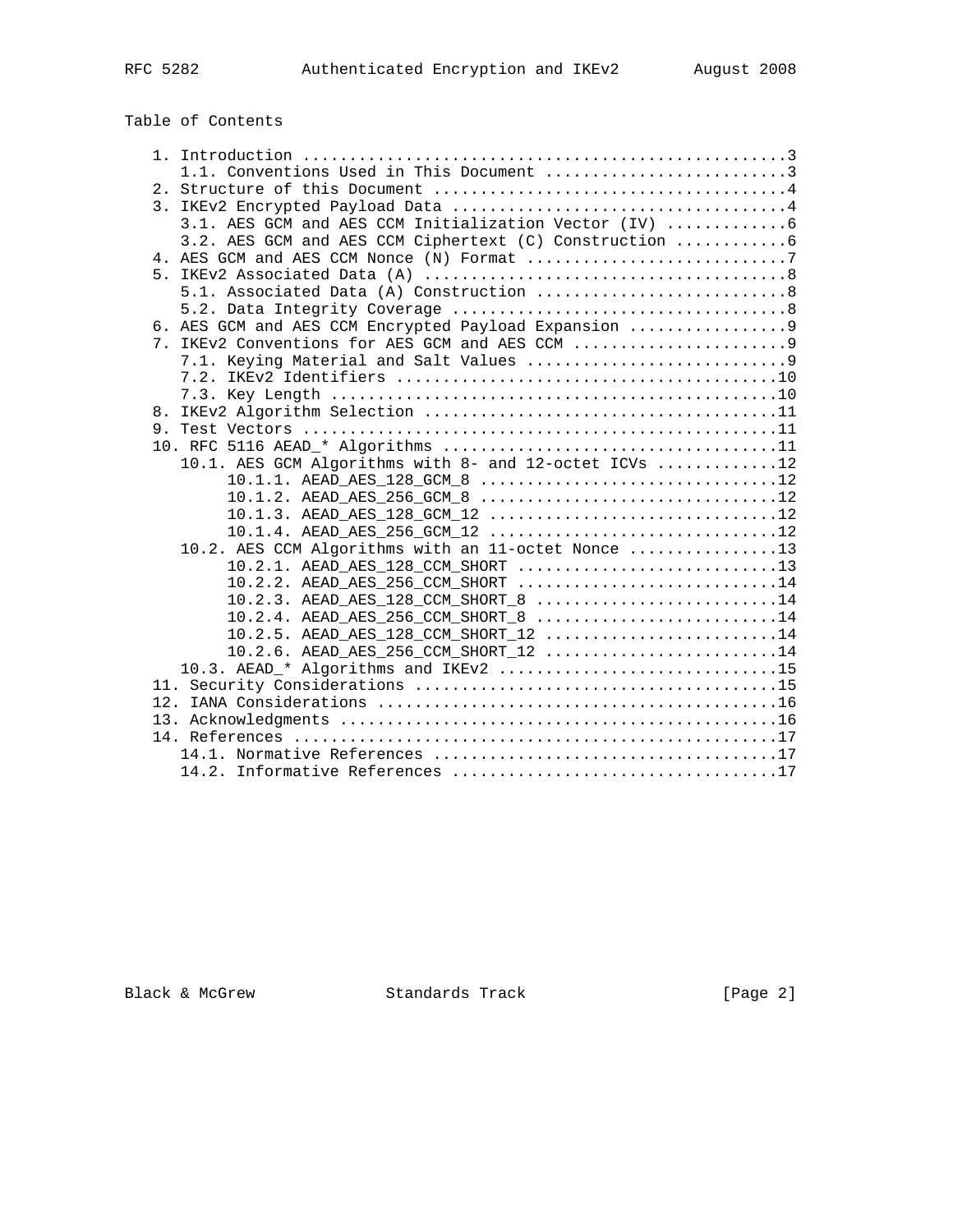#### 1. Introduction

 An authenticated encryption algorithm combines encryption and integrity into a single operation on plaintext data to produce ciphertext that includes an integrity check [RFC5116]. The integrity check may be an Integrity Check Value (ICV) that is logically distinct from the encrypted data, or the integrity check may be incorporated into the encrypted data that is produced. Authenticated encryption algorithms may also be referred to as combined modes of operation of a block cipher or as combined mode algorithms.

 An Authenticated Encryption with Associated Data (AEAD) algorithm also provides integrity protection for additional data that is associated with the plaintext, but which is left unencrypted. This document describes the use of AEAD algorithms with the Encrypted Payload of the Internet Key Exchange version 2 (IKEv2) protocol. The use of two specific AEAD algorithms with the IKEv2 Encrypted Payload is also described; the two algorithms are the Advanced Encryption Standard (AES) in Galois/Counter Mode (AES GCM) [GCM] and AES in Counter with CBC-MAC Mode (AES CCM) [CCM].

 Version 1 of the Internet Key Exchange protocol (IKEv1) [RFC2409] is based on the Internet Security Association and Key Management Protocol (ISAKMP) [RFC2408]. The E (Encryption) bit in the ISAKMP header specifies that all payloads following the header are encrypted, but any data integrity verification of those payloads is handled by a separate Hash Payload or Signature Payload (see Sections 3.1, 3.11, and 3.12 of [RFC2408]). This separation of encryption from data integrity protection prevents the use of authenticated encryption with IKEv1, thus limiting initial specifications of AES combined mode usage for IPsec to the Encapsulating Security Payload (ESP) [RFC2406]. The current version of ESP is version 3, ESPv3 [RFC4303].

 Version 2 of the Internet Key Exchange Protocol (IKEv2) [RFC4306] employs an Encrypted Payload that is based on the design of ESP. The IKEv2 Encrypted Payload associates encryption and data integrity protection in a fashion that makes it possible to use AEAD algorithms.

#### 1.1. Conventions Used in This Document

 The key words "MUST", "MUST NOT", "REQUIRED", "SHALL", "SHALL NOT", "SHOULD", "SHOULD NOT", "RECOMMENDED", "MAY", and "OPTIONAL" in this document are to be interpreted as described in [RFC2119].

 The symbols or variables that designate authenticated encryption and decryption operation inputs and outputs (K, N, P, A, and C) are

Black & McGrew Standards Track [Page 3]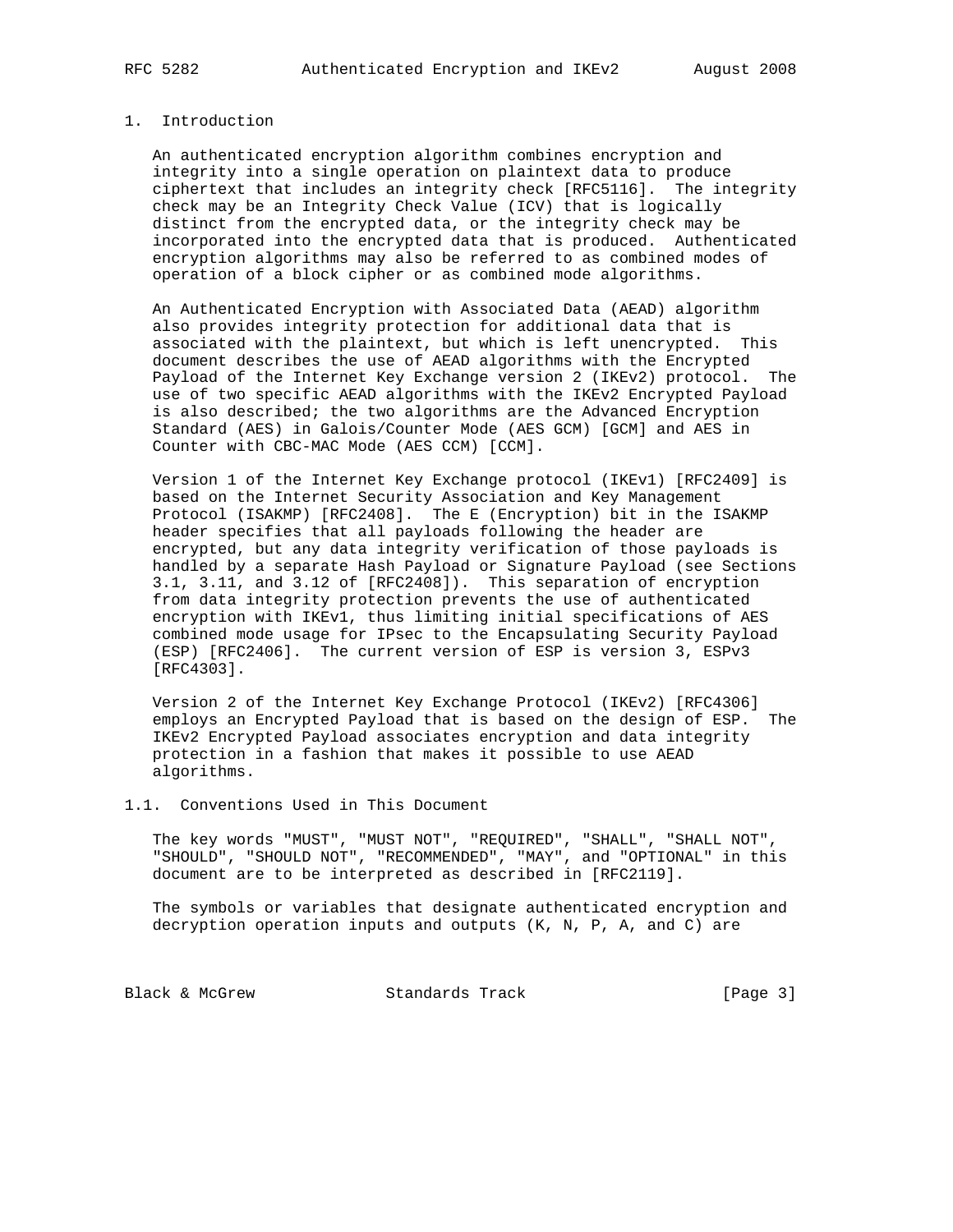defined in [RFC5116]. The SK\_\* symbols or variables that designate specific IKEv2 keys are defined in [RFC4306].

2. Structure of this Document

 This document is based on the RFCs that describe the usage of AES GCM [RFC4106] and AES CCM [RFC4309] with ESP; hence, the introductory material and specification of the modes in those documents are not repeated here. The structure of this document follows the structure of those documents; many sections of this document indicate which sections of those two documents correspond, and call out any significant differences that implementers should be aware of. Significant portions of the text of this document have been adapted from those two documents.

 This document is based on the authenticated encryption interfaces, notation, and terminology described in [RFC5116]. An important departure from [RFC4106] and [RFC4309] is that these two RFCs describe separate ciphertext and integrity check outputs of the encryption operation, whereas [RFC5116] specifies a single ciphertext (C) output that includes an integrity check. The latter more general approach encompasses authenticated encryption algorithms that produce a single, expanded ciphertext output into which the integrity check is incorporated, rather than producing separate ciphertext and integrity check outputs.

 For AES GCM and AES CCM, the [RFC5116] ciphertext (C) output of authenticated encryption consists of the [RFC4106] or [RFC4309] ciphertext output concatenated with the [RFC4106] or [RFC4309] Integrity Check Value (ICV) output. This document does not modify the AES GCM or AES CCM authenticated encryption algorithms specified in [RFC4106] and [RFC4309].

3. IKEv2 Encrypted Payload Data

This section is based on [RFC5116] and Section 3.14 of [RFC4306].

 For the use of authenticated encryption algorithms with the IKEv2 Encrypted Payload, this section updates Section 3.14 of [RFC4306] by replacing Figure 21 and the text that follows it (through the end of that section) with the contents of this section. In addition, Section 3.14 of [RFC4306] is also updated to allow the use of a single authenticated encryption algorithm instead of a block cipher and a separate integrity check algorithm. In contrast, Sections 3.1 and 3.2 of this document are specific to the AES GCM and AES CCM algorithms and hence do not update [RFC4306]. The updates to [RFC4306] made by this document have no effect when authenticated encryption algorithms are neither proposed nor used.

Black & McGrew Standards Track [Page 4]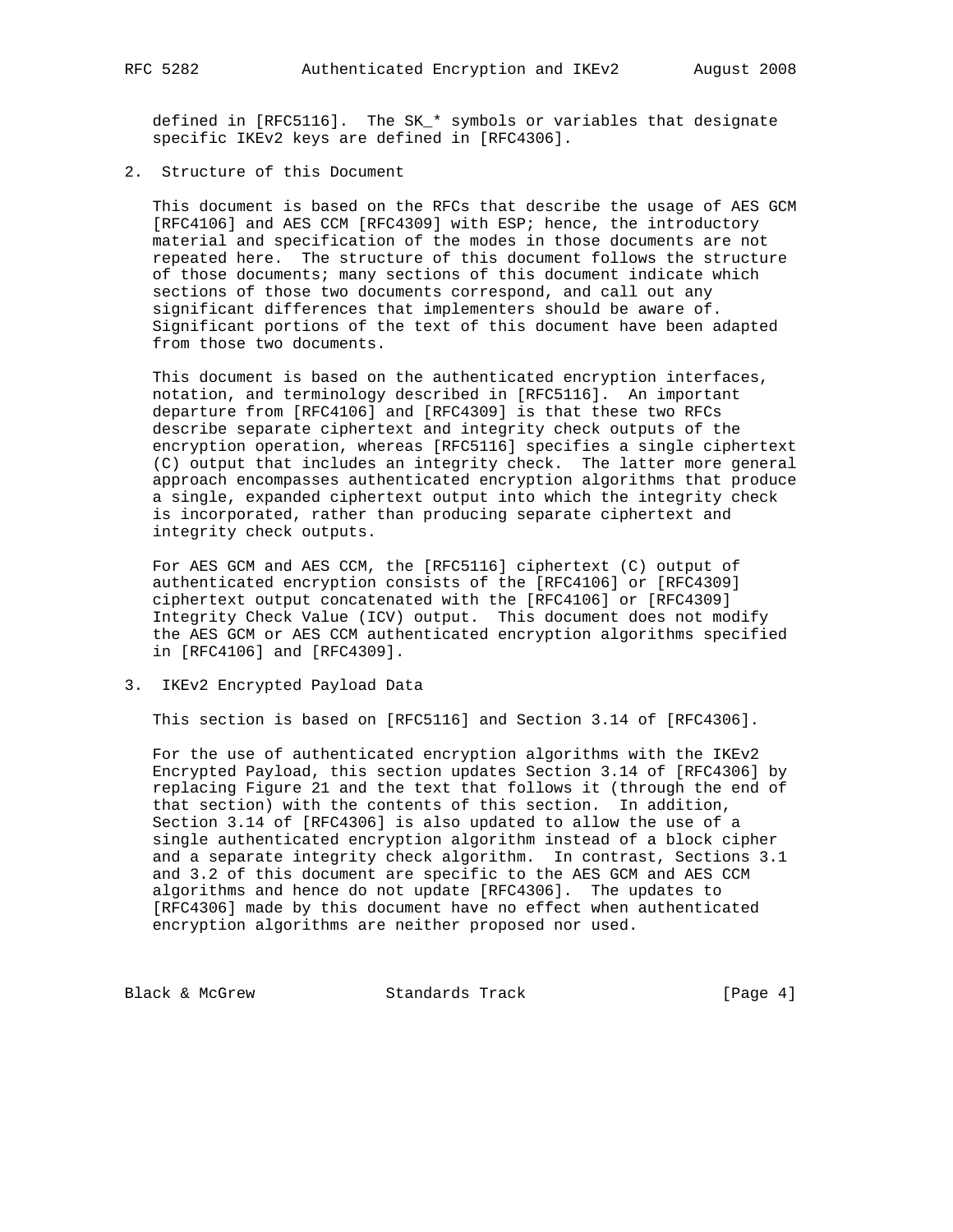The IKEv2 Encrypted Payload Data structure applies to all authenticated encryption algorithms, and it is the same structure that is used with ESP. When an authenticated encryption algorithm is used, the IKEv2 Encrypted Payload is composed of the payload header fields, followed by an Initialization Vector (IV) field and a Ciphertext (C) field that includes an integrity check as shown in Figure 1.

1 2 3 0 1 2 3 4 5 6 7 8 9 0 1 2 3 4 5 6 7 8 9 0 1 2 3 4 5 6 7 8 9 0 1 +-+-+-+-+-+-+-+-+-+-+-+-+-+-+-+-+-+-+-+-+-+-+-+-+-+-+-+-+-+-+-+-+ ! Next Payload !C! RESERVED ! Payload Length ! +-+-+-+-+-+-+-+-+-+-+-+-+-+-+-+-+-+-+-+-+-+-+-+-+-+-+-+-+-+-+-+-+ ! Initialization Vector ! ! (length is specified by authenticated encryption algorithm) ! +-+-+-+-+-+-+-+-+-+-+-+-+-+-+-+-+-+-+-+-+-+-+-+-+-+-+-+-+-+-+-+-+ Ciphertext +-+-+-+-+-+-+-+-+-+-+-+-+-+-+-+-+-+-+-+-+-+-+-+-+-+-+-+-+-+-+-+-+

Figure 1. IKEv2 Encrypted Payload Data for Authenticated Encryption

 The Next Payload, C bit, and Payload Length fields are unchanged from [RFC4306].

 The contents of the Initialization Vector (IV) field are specified by the authenticated encryption algorithm; see Sections 3.1 and 4 (below) for AES GCM and AES CCM.

 The Ciphertext field is the output of an authenticated encryption operation (see Section 2.1 of [RFC5116]) on the following inputs:

- o The secret key (K) is the cipher key obtained from the SK\_ei or SK\_er key, whichever is appropriate, see [RFC4306]. The authenticated encryption algorithm describes how to obtain the cipher key from SK\_ei or SK\_er; for AES GCM and AES CCM, see Section 7.1 (below).
- o The nonce (N) is specified by the authenticated encryption algorithm; for AES GCM and AES CCM, see Section 4 (below). When decrypting an Encrypted Payload, a receiver constructs the nonce based on the IV in the Encrypted Payload, using rules that are specific to the authenticated encryption algorithm; see Sections 3.1 and 4 (below) for AES GCM and AES CCM.
- o The plaintext (P) consists of the concatenation of the IKE Payloads to be encrypted with the Padding (if any) and the Pad Length, as shown in Figure 2 (below). The plaintext structure in Figure 2 applies to all encryption algorithms used with the IKEv2 Encrypted Payload, and is unchanged from [RFC4306].

Black & McGrew Standards Track [Page 5]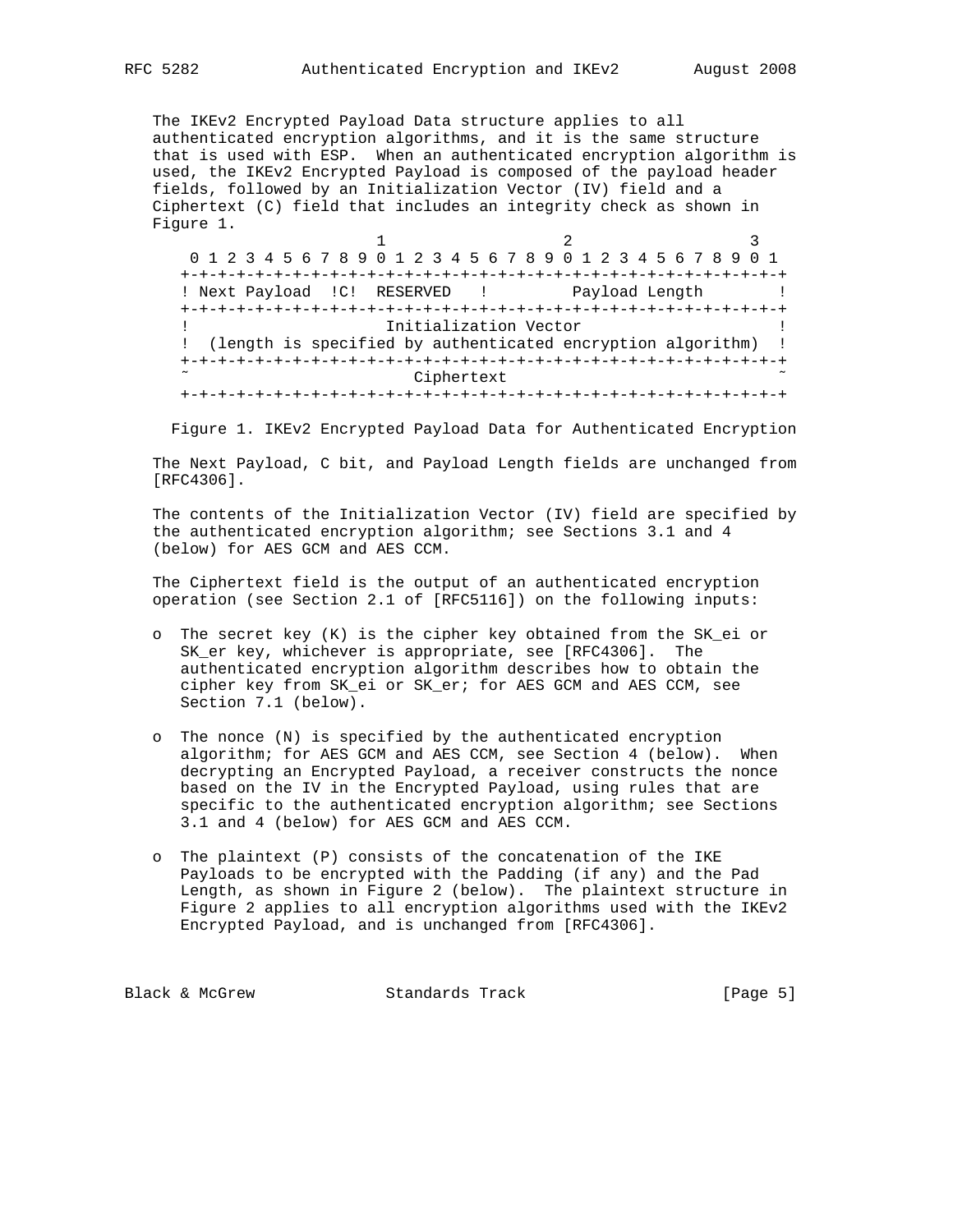o The associated data (A) is described in Section 5 (below).

1 2 3 0 1 2 3 4 5 6 7 8 9 0 1 2 3 4 5 6 7 8 9 0 1 2 3 4 5 6 7 8 9 0 1 +-+-+-+-+-+-+-+-+-+-+-+-+-+-+-+-+-+-+-+-+-+-+-+-+-+-+-+-+-+-+-+-+ IKE Payloads to be Encrypted + +-+-+-+-+-+-+-+-+-+-+-+-+-+-+-+-+-+-+-+-+-+-+-+-+ Padding (0-255 octets) +-+-+-+-+-+-+-+-+ +-+-+-+-+-+-+-+-+ ! Pad Length ! +-+-+-+-+-+-+-+-+-+-+-+-+-+-+-+-+-+-+-+-+-+-+-+-+-+-+-+-+-+-+-+-+

Figure 2. IKEv2 Encrypted Payload Plaintext (P)

The IKE Payloads are as specified in [RFC4306].

Padding MAY contain any value chosen by the sender.

 Pad Length is the number of octets in the Padding field. There are no alignment requirements on the length of the Padding field; the recipient MUST accept any amount of Padding up to 255 octets.

 The ciphertext output of authenticated encryption algorithms, as defined by [RFC5116], incorporates data that allows checks on the integrity and authenticity of the ciphertext and associated data. Thus, there is no need for a separate Integrity Check Value (ICV) field in the IKEv2 Encrypted Payload Data structure.

3.1. AES GCM and AES CCM Initialization Vector (IV)

 This section is based on Section 3.1 of [RFC4106] and Section 3.1 of [RFC4309]. The Initialization Vector requirements are common to AES GCM and AES CCM, and are the same as the requirements for ESP.

 The Initialization Vector (IV) MUST be eight octets. The IV MUST be chosen by the encryptor in a manner that ensures that the same IV value is used only once for a given key. The encryptor MAY generate the IV in any manner that ensures uniqueness. Common approaches to IV generation include incrementing a counter for each packet and linear feedback shift registers (LFSRs).

3.2. AES GCM and AES CCM Ciphertext (C) Construction

 This section is based on Section 6 of [RFC4106] and Section 3.1 of [RFC4309] with generalizations to match the interfaces specified in [RFC5116]. The constructions for AES GCM and AES CCM are different, but in each case, the construction is the same as for ESP.

Black & McGrew Standards Track [Page 6]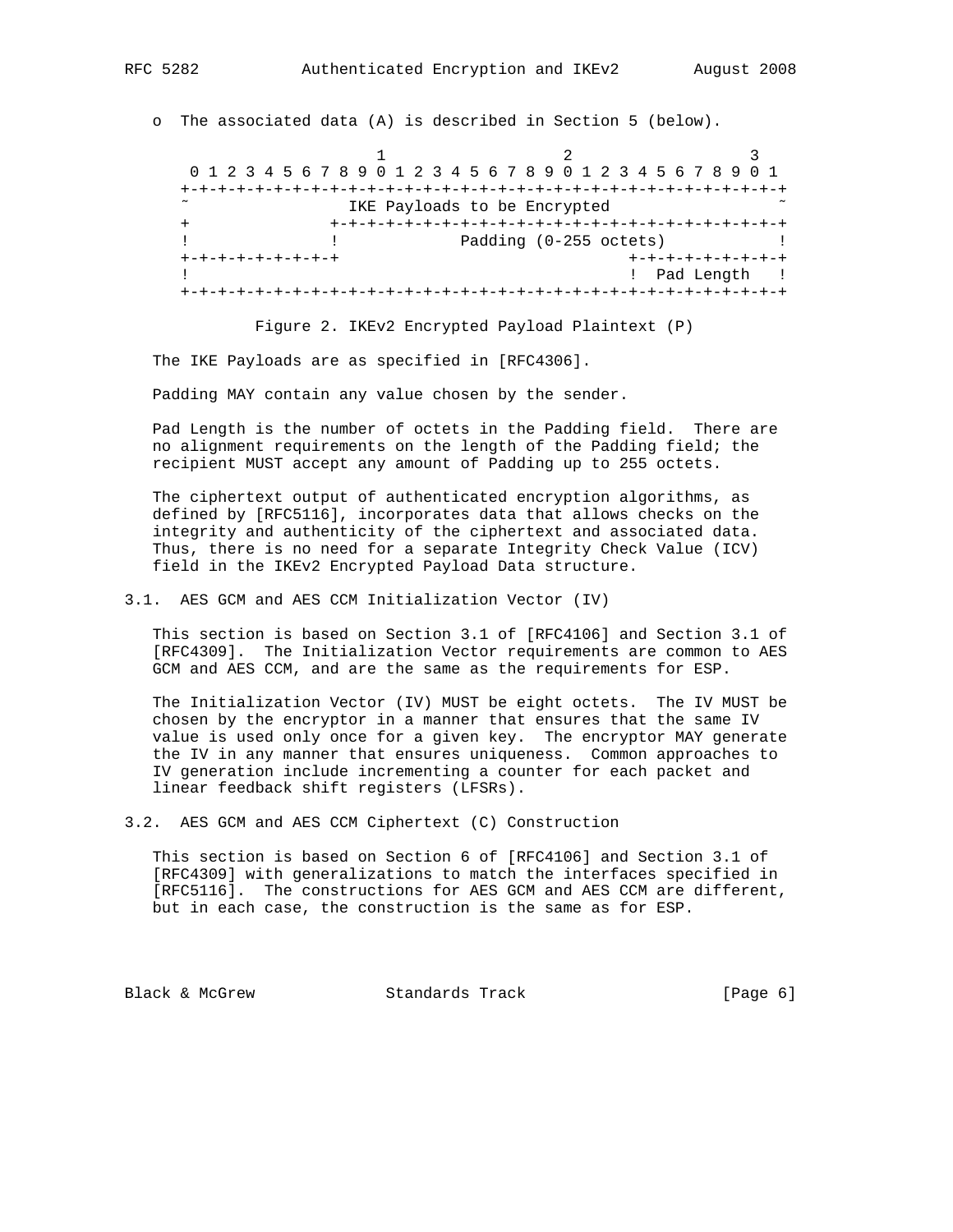For AES GCM and AES CCM, the Ciphertext field consists of the output of the authenticated encryption algorithm. (Note that this field incorporates integrity check data.)

 The AES GCM ICV consists solely of the AES GCM Authentication Tag. Implementations MUST support a full-length 16 octet ICV, MAY support 8 or 12 octet ICVs, and MUST NOT support other ICV lengths.

 AES CCM provides an encrypted ICV. Implementations MUST support ICV sizes of 8 octets and 16 octets. Implementations MAY also support 12 octet ICVs and MUST NOT support other ICV lengths.

4. AES GCM and AES CCM Nonce (N) Format

 Specific authenticated encryption algorithms MAY use different nonce formats, but they SHOULD use the default nonce format specified in this section.

 The default nonce format uses partially implicit nonces (see Section 3.2.1 of [RFC5116]) as follows:

- o The implicit portion of the nonce is the salt that is part of the IKEv2 Keying Material shared by the encryptor and decryptor (see Section  $7.1$ ); the salt is not included in the IKEv2 Encrypted Payload.
- o The explicit portion of the nonce is the IV that is included in the IKEv2 Encrypted Payload.

 When this default nonce format is used, both the encryptor and decryptor construct the nonce by concatenating the salt with the IV, in that order.

 For the use of AES GCM with the IKEv2 Encrypted Payload, this default nonce format MUST be used and a 12 octet nonce MUST be used. Note that this format matches the one specified in Section 4 of [RFC4106], providing compatibility between the use of AES GCM in IKEv2 and ESP. All of the requirements of Section 4 of [RFC4106] apply to the use of AES GCM with the IKEv2 Encrypted Payload.

 For the use of AES CCM with the IKEv2 Encrypted Payload, this default nonce format MUST be used and an 11 octet nonce MUST be used. Note that this format matches the one specified in Section 4 of [RFC4309], providing compatibility between the use of AES CCM in IKEv2 and ESP. All of the requirements of Section 4 of [RFC4309] apply to the use of AES CCM with the IKEv2 Encrypted Payload.

Black & McGrew Standards Track [Page 7]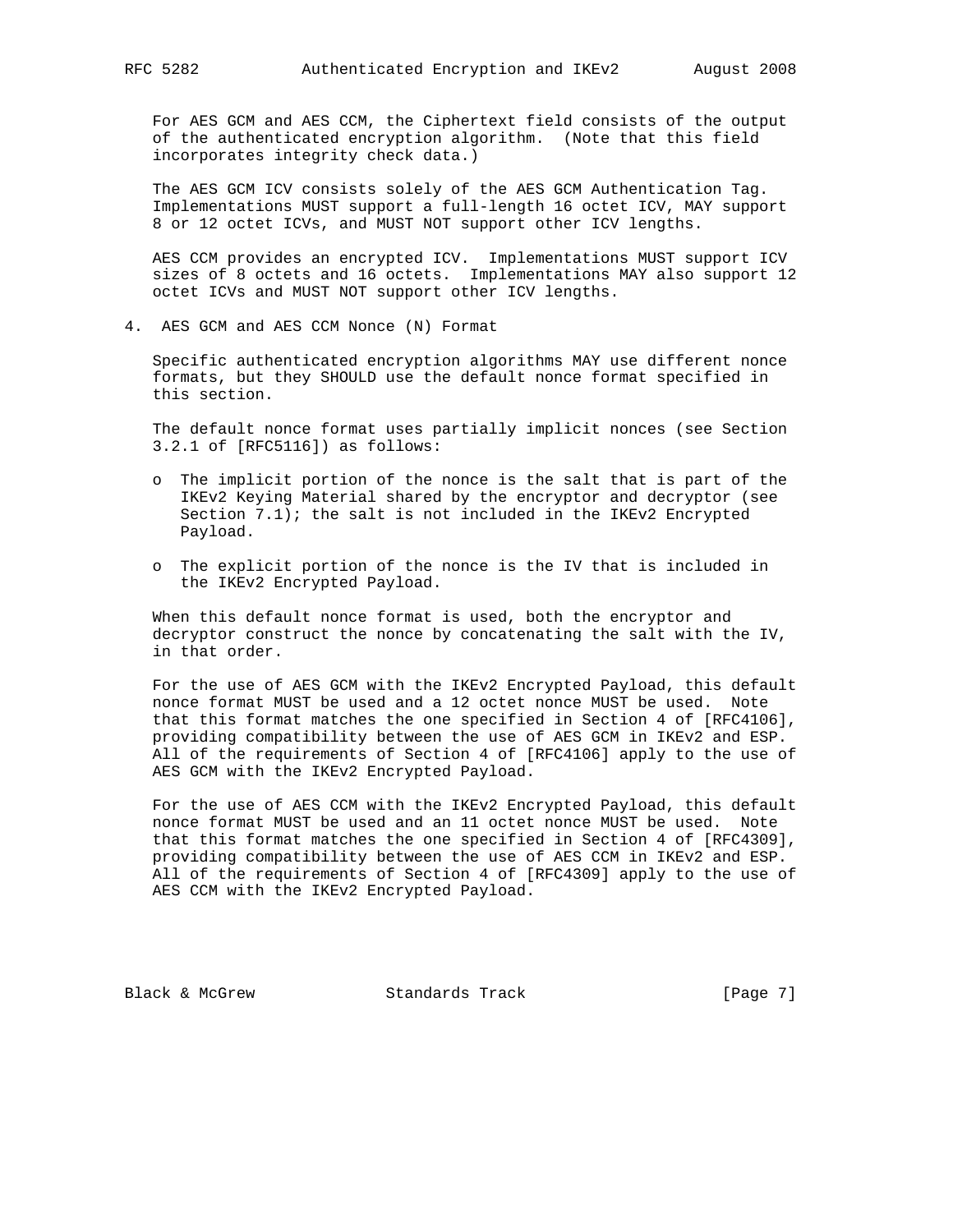5. IKEv2 Associated Data (A)

 This section is based on Section 5 of [RFC4106] and Section 5 of [RFC4309], both of which refer to associated data as Additional Authenticated Data (AAD). The associated data construction described in this section applies to all authenticated encryption algorithms, but differs from the construction used with ESP because IKEv2 requires different data integrity coverage.

#### 5.1. Associated Data (A) Construction

 The associated data (A) MUST consist of the partial contents of the IKEv2 message, starting from the first octet of the Fixed IKE Header through the last octet of the Payload Header of the Encrypted Payload (i.e., the fourth octet of the Encrypted Payload), as shown in Figure 3. This includes any payloads that are between the Fixed IKE Header and the Encrypted Payload.

| 0 1 2 3 4 5 6 7 8 9 0 1 2 3 4 5 6 7 8 9 0 1 2 3 4 5 6 7 8 9 0 1            |  |
|----------------------------------------------------------------------------|--|
|                                                                            |  |
| $\sim$<br>IKEv2 Header                                                     |  |
|                                                                            |  |
| $\sim$<br>Unencrypted IKE Payloads                                         |  |
| -+-+-+-+-+-+-+-+-+-+-+-+-+-+-+-+-+                                         |  |
| ! Next Payload ! C! RESERVED<br>Payload Length<br><b>Contract Contract</b> |  |
| -+-+-+-+-+-+-+-+-+-+-+-                                                    |  |

 Figure 3. IKEv2 Encrypted Payload Associated Data (A) for Authenticated Encryption

 The Initialization Vector and Ciphertext fields shown in Figure 1 (above) MUST NOT be included in the associated data.

5.2. Data Integrity Coverage

 The data integrity coverage of the IKEv2 Encrypted Payload encompasses the entire IKEv2 message that contains the Encrypted Payload. When an authenticated encryption algorithm is used with the Encrypted Payload, this coverage is realized as follows:

 1. The associated data (A) covers the portion of the IKEv2 message starting from the first octet of the Fixed IKE Header through the last octet of the Payload Header of the Encrypted Payload (fourth octet of the Encrypted Payload). This includes any Payloads between the Fixed IKE Header and the Encrypted Payload. The Encrypted Payload is always the last payload in an IKEv2 message [RFC4306].

Black & McGrew Standards Track [Page 8]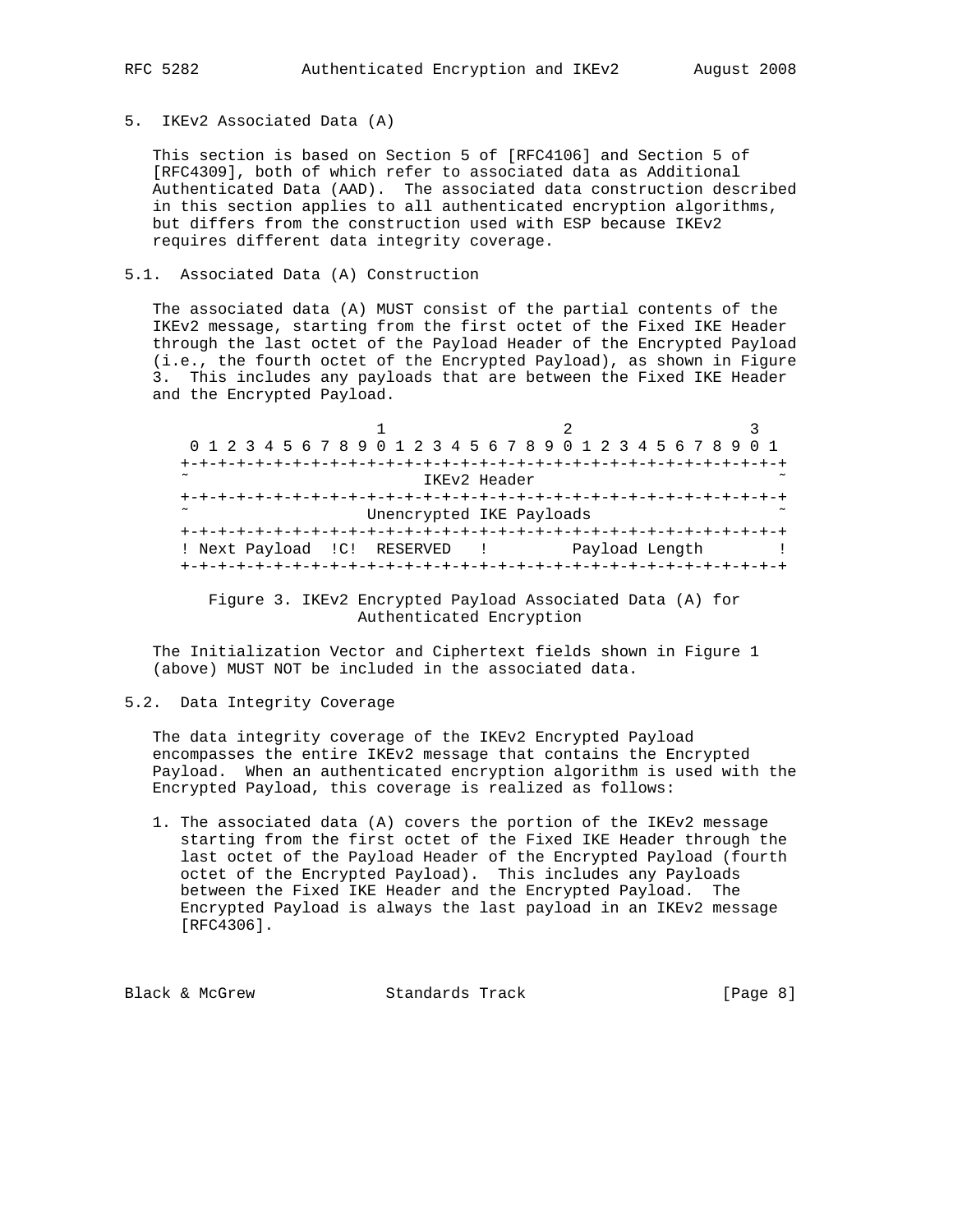- 2. The IV is an input to the authenticated encryption algorithm's integrity check. A successful integrity check at the receiver verifies that the correct IV was used, providing data integrity coverage for the IV.
- 3. The plaintext (IKE Payloads, Padding and Pad Length) is covered by the authenticated encryption algorithm's integrity check.
- 6. AES GCM and AES CCM Encrypted Payload Expansion

 The expansion described in Section 7 of [RFC4106] and Section 6 of [RFC4309] applies to the use of the AES GCM and AES CCM combined modes with the IKEv2 Encrypted Payload. See Section 7 of [RFC4106] and Section 6 of [RFC4309].

7. IKEv2 Conventions for AES GCM and AES CCM

 This section describes the conventions used to generate keying material and salt values for use with AES GCM and AES CCM using the IKEv2 [RFC4306] protocol. The identifiers and attributes needed to use AES GCM and AES CCM with the IKEv2 Encrypted Payload are also specified.

7.1. Keying Material and Salt Values

 This section is based on Section 8.1 of [RFC4106] and Section 7.1 of [RFC4309]. The Keying Material and Salt Values for AES GCM and AES CCM are different, but have the same structure as the Keying Material and Salt Values used with ESP.

 IKEv2 makes use of a Pseudo-Random Function (PRF) to derive keying material. The PRF is used iteratively to derive keying material of arbitrary size, from which keying material for specific uses is extracted without regard to PRF output boundaries; see Section 2.14 of [RFC4306].

 This subsection describes how the key derivation specified in Section 2.14 of [RFC4306] is used to obtain keying material for AES GCM and AES CCM. When AES GCM or AES CCM is used with the IKEv2 Encrypted Payload, the SK\_ai and SK\_ar integrity protection keys are not used; each key MUST be treated as having a size of zero (0) octets. The size of each of the SK\_ei and SK\_er encryption keys includes additional salt bytes. The size and format of each of the SK\_ei and SK\_er encryption keys MUST be:

 o For AES GCM, each encryption key has the size and format of the "KEYMAT requested" material specified in Section 8.1 of [RFC4106] for the AES key size being used. For example, if the AES key size

Black & McGrew Standards Track [Page 9]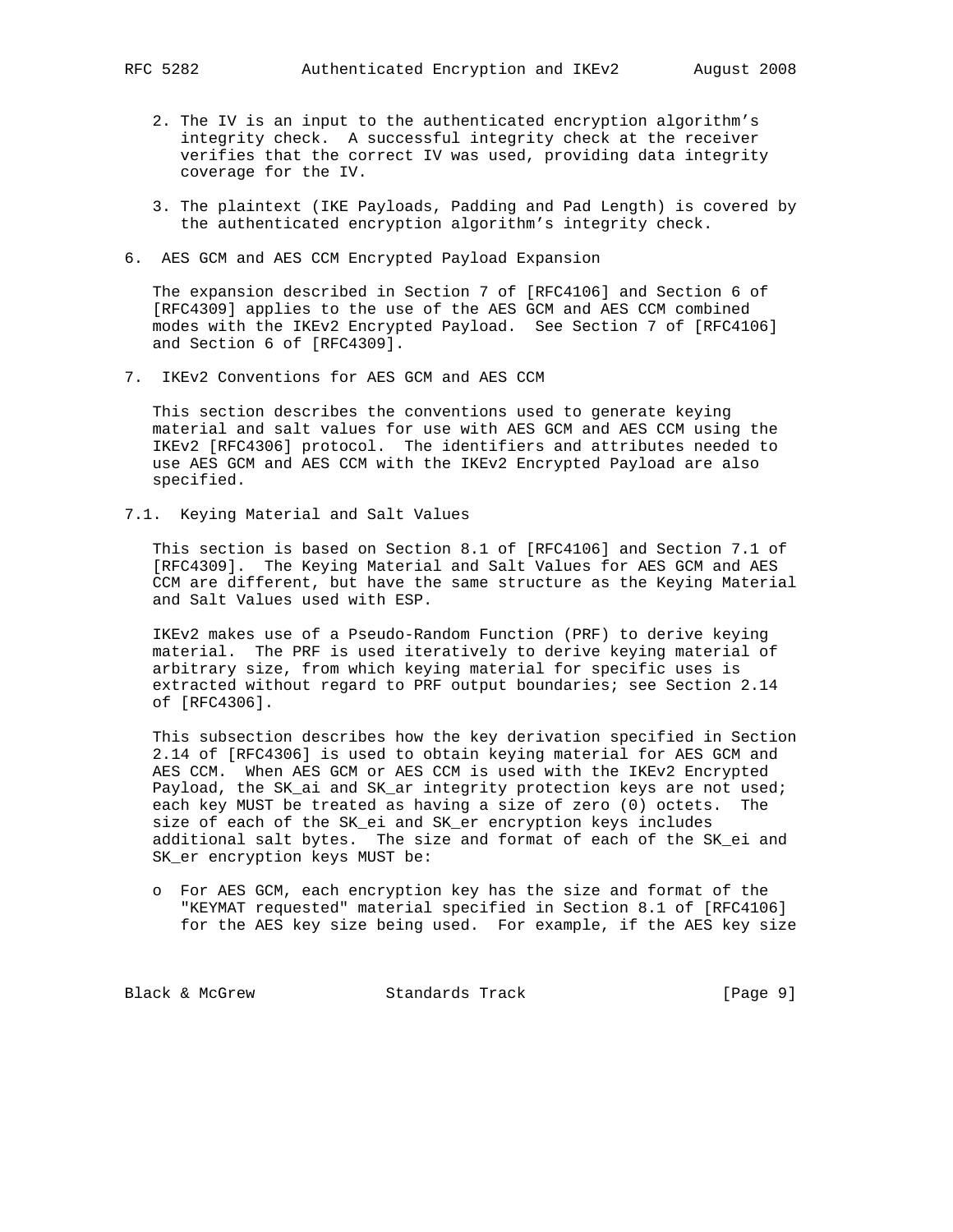is 128 bits, each encryption key is 20 octets, consisting of a 16-octet AES cipher key followed by 4 octets of salt.

 o For AES CCM, each key has the size and format of the "KEYMAT requested" material specified in Section 7.1 of [RFC4309] for the AES key size being used. For example, if the AES key size is 128 bits, each encryption key is 19 octets, consisting of a 16-octet AES cipher key followed by 3 octets of salt.

#### 7.2. IKEv2 Identifiers

 This section is unique to the IKEv2 Encrypted Payload usage of AES GCM and AES CCM. It reuses the identifiers used to negotiate ESP usage of AES GCM and AES CCM.

 The following identifiers, previously allocated by IANA, are used to negotiate the use of AES GCM and AES CCM as the Encryption (ENCR) Transform for IKEv2 (i.e., for use with the IKEv2 Encrypted Payload):

 14 for AES CCM with an 8-octet ICV; 15 for AES CCM with a 12-octet ICV; 16 for AES CCM with a 16-octet ICV; 18 for AES GCM with an 8-octet ICV; 19 for AES GCM with a 12-octet ICV; and 20 for AES GCM with a 16-octet ICV.

 A 16-octet ICV size SHOULD be used with IKEv2, as the higher level of security that it provides by comparison to smaller ICV sizes is appropriate to IKEv2's key exchange and related functionality.

 In general, the use of 12-octet ICVs (values 15 and 19) is NOT RECOMMENDED in order to reduce the number of options for ICV size. If an ICV size larger than 8 octets is appropriate, 16-octet ICVs SHOULD be used.

#### 7.3. Key Length

 This section is based on Section 8.4 of [RFC4106] and Section 7.4 of [RFC4309]. The Key Length requirements are common to AES GCM and AES CCM and are identical to the key length requirements for ESP.

 Because the AES supports three key lengths, the Key Length attribute MUST be specified when any of the identifiers for AES GCM or AES CCM, specified in Section 7.2 of this document, is used. The Key Length attribute MUST have a value of 128, 192, or 256. The use of the value 192 is NOT RECOMMENDED. If an AES key larger than 128 bits is

Black & McGrew Standards Track [Page 10]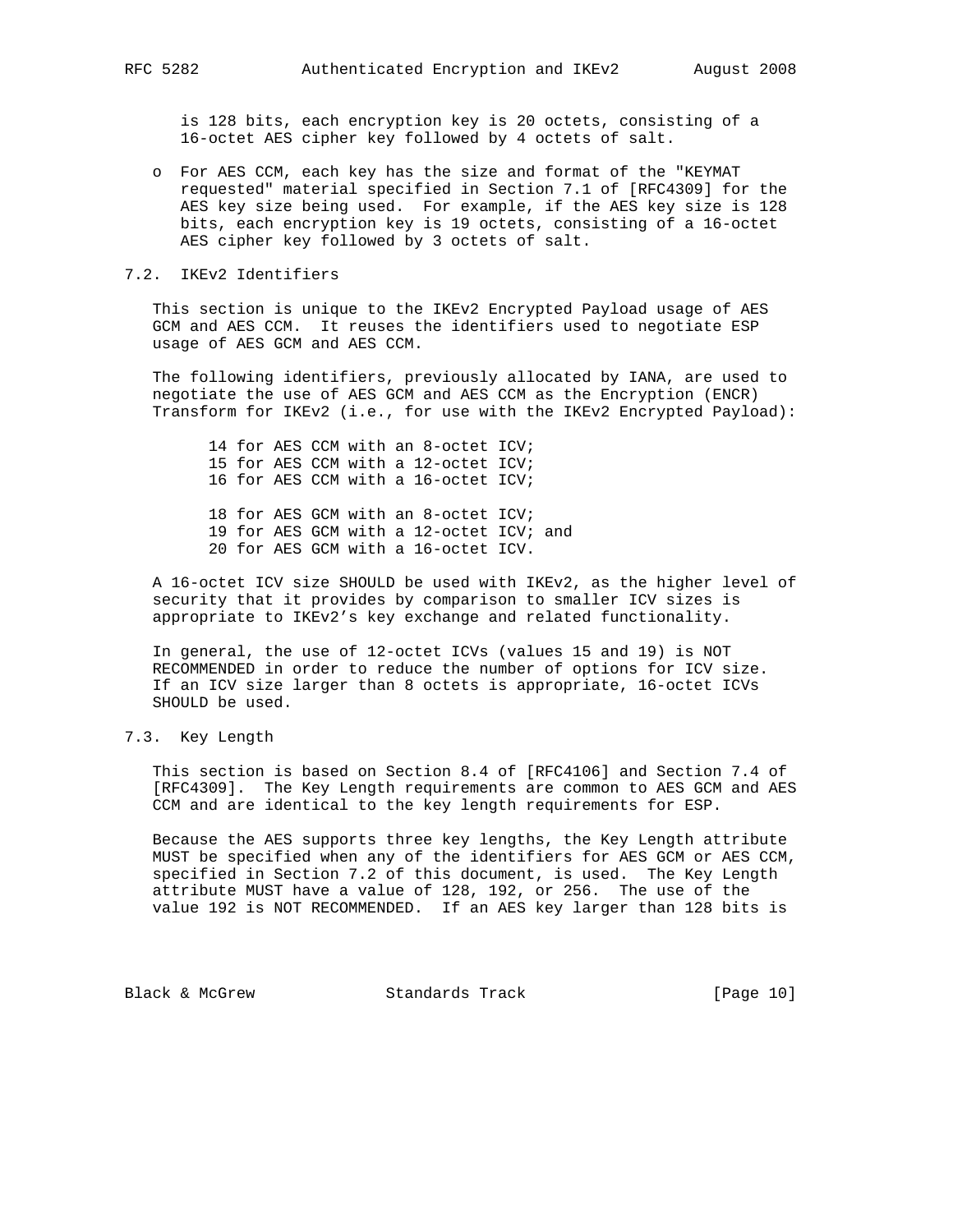appropriate, a 256-bit AES key SHOULD be used. This reduces the number of options for AES key length.

8. IKEv2 Algorithm Selection

 This section applies to the use of any authenticated encryption algorithm with the IKEv2 Encrypted Payload and is unique to that usage.

 IKEv2 (Section 3.3.3 of [RFC4306]) specifies that both an encryption algorithm and an integrity checking algorithm are required for an IKE SA (Security Association). This document updates [RFC4306] to require that when an authenticated encryption algorithm is selected as the encryption algorithm for any SA (IKE or ESP), an integrity algorithm MUST NOT be selected for that SA. This document further updates [RFC4306] to require that if all of the encryption algorithms in any proposal are authenticated encryption algorithms, then the proposal MUST NOT propose any integrity transforms.

9. Test Vectors

 See Section 9 of [RFC4106] and Section 8 of [RFC4309] for references that provide AES GCM and AES CCM test vectors.

10. RFC 5116 AEAD\_\* Algorithms

 This section adds new algorithms to the AEAD\_\* algorithm framework defined in [RFC5116] to encompass the usage of AES GCM and AES CCM with IKEv2. An AEAD\_\* algorithm does not have any attributes or parameters; each AEAD\_\* algorithm identifier defined in this document completely specifies the AES key size and the ICV size to be used (e.g., AEAD\_AES\_128\_GCM uses a 128-bit AES key and a 16-octet ICV).

 AEAD\_\* algorithm coverage of the AES GCM and AES CCM authenticated encryption algorithms used with IKEv2 requires specification of eight additional AEAD\_\* algorithms beyond the four algorithms specified in [RFC5116]:

- o Four AEAD\_\* algorithms are specified to allow 8- and 12-octet ICVs to be used with the AES GCM and AEAD\_\* algorithms specified in [RFC5116].
- o The version of AES CCM used with IPsec (see [RFC4309]) uses an 11-octet nonce instead of the 12-octet nonce used by the version of AES CCM specified in [RFC5116]. Six AEAD\_\* algorithms are specified for this short nonce version of AES CCM.

Black & McGrew Standards Track [Page 11]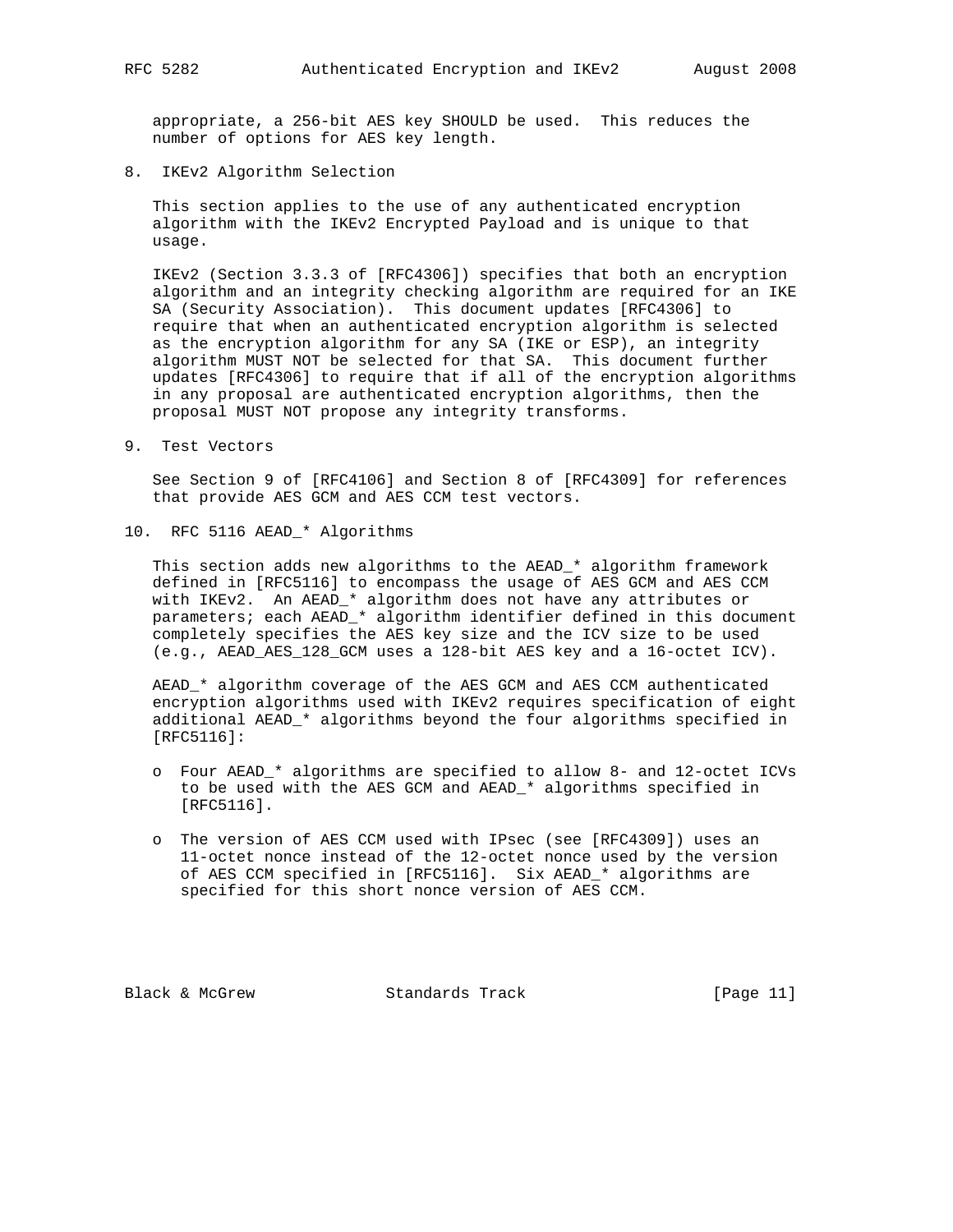This document recommends against the use of 192-bit AES keys, and therefore does not specify AEAD\_\* algorithms for 192-bit AES keys.

10.1. AES GCM Algorithms with 8- and 12-octet ICVs

 The following four AEAD\_\* algorithms are identical to the AEAD\_\* algorithms specified in [RFC5116], except that an 8-octet ICV is used instead of a 16-octet ICV.

10.1.1. AEAD\_AES\_128\_GCM\_8

 This algorithm is identical to AEAD\_AES\_128\_GCM (see Section 5.1 of [RFC5116]), except that the tag length, t, is 8, and an authentication tag with a length of 8 octets (64 bits) is used.

 An AEAD\_AES\_128\_GCM\_8 ciphertext is exactly 8 octets longer than its corresponding plaintext.

10.1.2. AEAD\_AES\_256\_GCM\_8

 This algorithm is identical to AEAD\_AES\_256\_GCM (see Section 5.2 of [RFC5116]), except that the tag length, t, is 8, and an authentication tag with a length of 8 octets (64 bits) is used.

 An AEAD\_AES\_256\_GCM\_8 ciphertext is exactly 8 octets longer than its corresponding plaintext.

10.1.3. AEAD\_AES\_128\_GCM\_12

 This algorithm is identical to AEAD\_AES\_128\_GCM (see Section 5.1 of [RFC5116]), except that the tag length, t, is 12, and an authentication tag with a length of 12 octets (64 bits) is used.

 An AEAD\_AES\_128\_GCM\_12 ciphertext is exactly 12 octets longer than its corresponding plaintext.

10.1.4. AEAD\_AES\_256\_GCM\_12

 This algorithm is identical to AEAD\_AES\_256\_GCM (see Section 5.2 of [RFC5116], except that the tag length, t, is 12 and an authentication tag with a length of 12 octets (64 bits) is used.

 An AEAD\_AES\_256\_GCM\_12 ciphertext is exactly 12 octets longer than its corresponding plaintext.

Black & McGrew Standards Track [Page 12]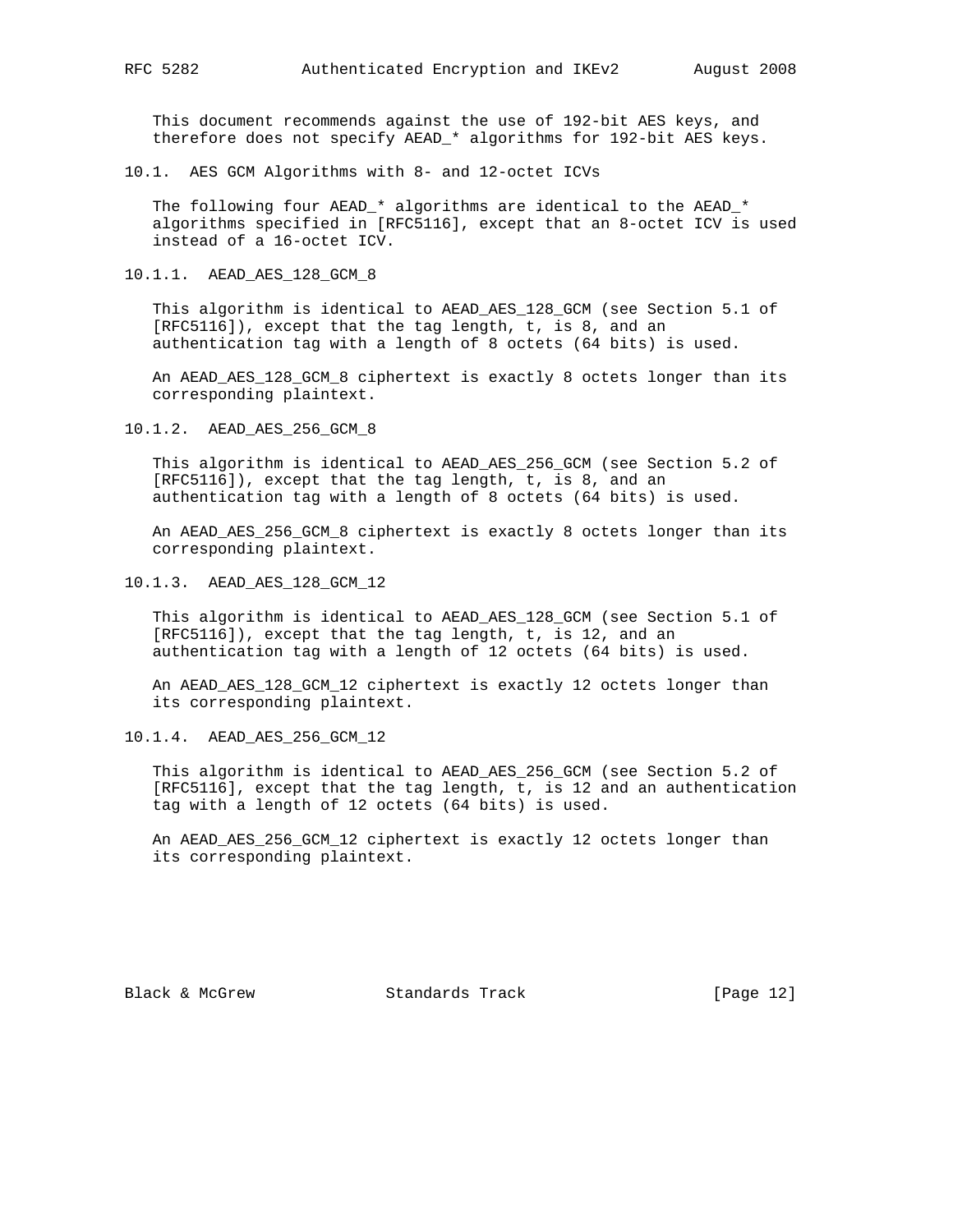10.2. AES CCM Algorithms with an 11-octet Nonce

 The following four AEAD algorithms employ the AES CCM algorithms with an 11 octet nonce as specified in [RFC4309].

10.2.1. AEAD\_AES\_128\_CCM\_SHORT

 The AEAD\_AES\_128\_CCM\_SHORT authenticated encryption algorithm is identical to the AEAD\_AES\_128\_CCM algorithm (see Section 5.3 of [RFC5116]), except that it uses a nonce that is one octet shorter. AEAD\_AES\_128\_CCM\_SHORT works as specified in [CCM]. It uses AES-128 as the block cipher by providing the key, nonce, associated data, and plaintext to that mode of operation. The formatting and counter generation function are as specified in Appendix A of [CCM], and the values of the parameters identified in that appendix are as follows:

 the nonce length n is 11, the tag length t is 16, and the value of q is 3.

 An authentication tag with a length of 16 octets (128 bits) is used. The AEAD\_AES\_128\_CCM\_SHORT ciphertext consists of the ciphertext output of the CCM encryption operation concatenated with the authentication tag output of the CCM encryption operation. Test cases are provided in [CCM]. The input and output lengths are as follows:

 K\_LEN is 16 octets, P\_MAX is  $2^2-1$  octets, A MAX is  $2^64 - 1$  octets, N\_MIN and N\_MAX are both 11 octets, and  $C_MAX$  is  $2^24 + 15$  octets.

 An AEAD\_AES\_128\_CCM\_SHORT ciphertext is exactly 16 octets longer than its corresponding plaintext.

Black & McGrew Standards Track [Page 13]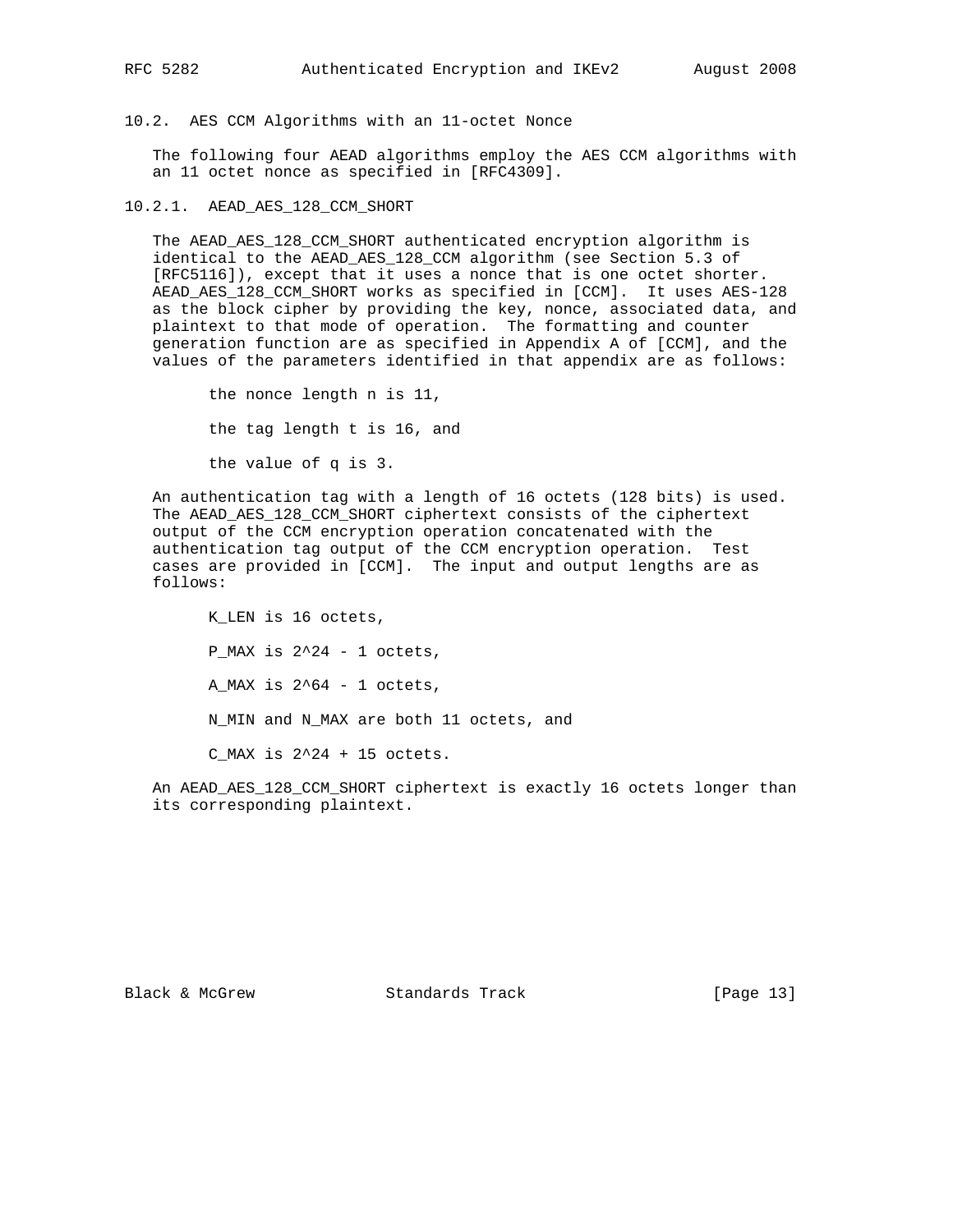#### 10.2.2. AEAD\_AES\_256\_CCM\_SHORT

 This algorithm is identical to AEAD\_AES\_128\_CCM\_SHORT, but with the following differences:

K\_LEN is 32 octets, instead of 16, and

AES-256 CCM is used instead of AES-128 CCM.

 An AEAD\_AES\_256\_CCM\_SHORT ciphertext is exactly 16 octets longer than its corresponding plaintext.

10.2.3. AEAD\_AES\_128\_CCM\_SHORT\_8

 This algorithm is identical to AEAD\_AES\_128\_CCM\_SHORT, except that the tag length, t, is 8, and an authentication tag with a length of 8 octets (64 bits) is used.

 An AEAD\_AES\_128\_CCM\_SHORT\_8 ciphertext is exactly 8 octets longer than its corresponding plaintext.

10.2.4. AEAD\_AES\_256\_CCM\_SHORT\_8

 This algorithm is identical to AEAD\_AES\_256\_CCM\_SHORT, except that the tag length, t, is 8, and an authentication tag with a length of 8 octets (64 bits) is used.

 An AEAD\_AES\_256\_CCM\_SHORT\_8 ciphertext is exactly 8 octets longer than its corresponding plaintext.

10.2.5. AEAD\_AES\_128\_CCM\_SHORT\_12

 This algorithm is identical to AEAD\_AES\_128\_CCM\_SHORT, except that the tag length, t, is 12, and an authentication tag with a length of 12 octets (64 bits) is used.

 An AEAD\_AES\_128\_CCM\_SHORT\_12 ciphertext is exactly 12 octets longer than its corresponding plaintext.

10.2.6. AEAD\_AES\_256\_CCM\_SHORT\_12

 This algorithm is identical to AEAD\_AES\_256\_CCM\_SHORT, except that the tag length, t, is 12, and an authentication tag with a length of 8 octets (64 bits) is used.

 An AEAD\_AES\_256\_CCM\_SHORT\_12 ciphertext is exactly 12 octets longer than its corresponding plaintext.

Black & McGrew Standards Track [Page 14]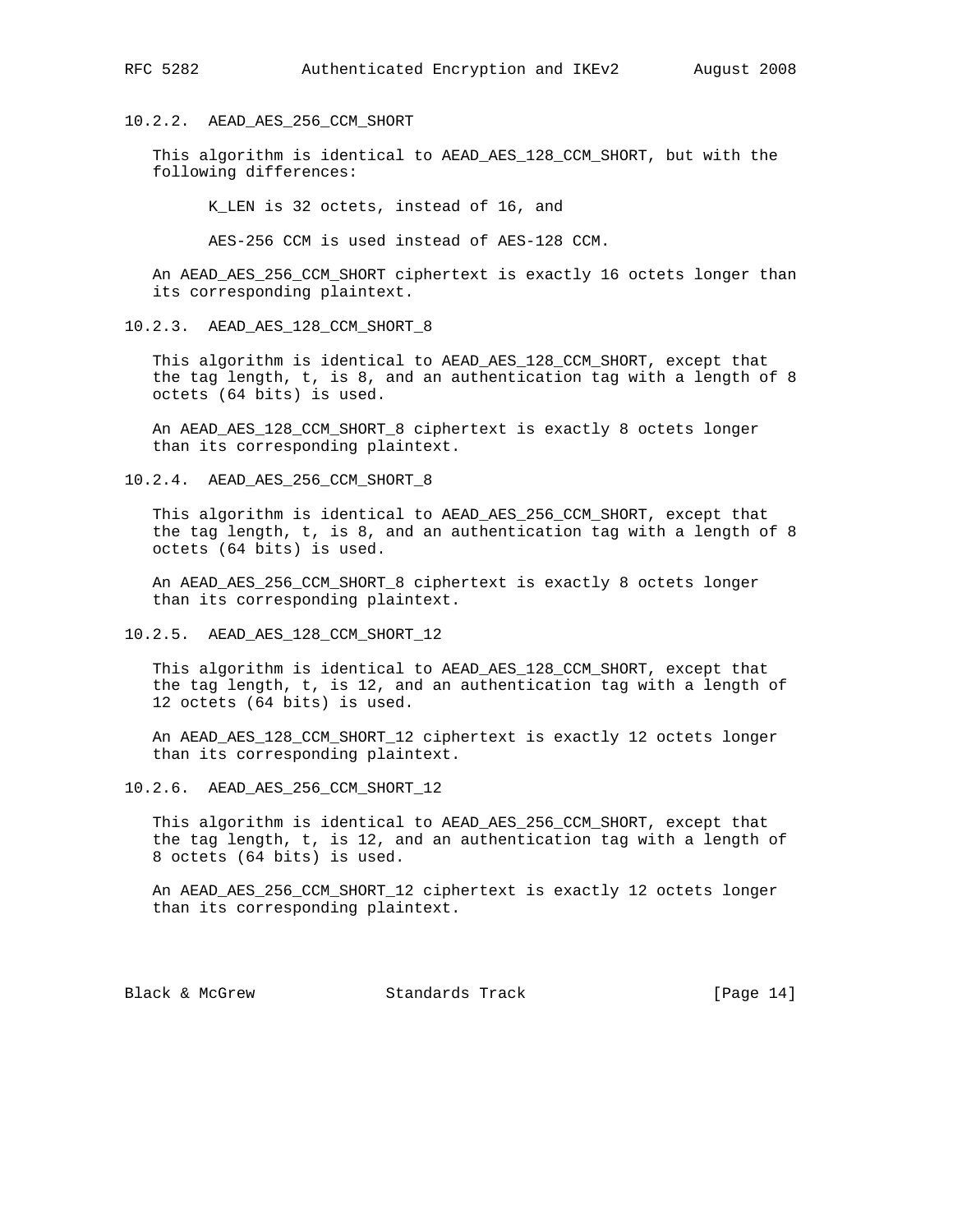## 10.3. AEAD\_\* Algorithms and IKEv2

 The following table lists the AES CCM and AES GCM AEAD\_\* algorithms that can be negotiated by IKEv2 and provides the IKEv2 Encryption (ENCR) Transform Identifier and Key Length Attribute combination that is used to negotiate each algorithm.

| AEAD algorithm            | ENCR Identifier | Key Length |
|---------------------------|-----------------|------------|
| AEAD AES 128 GCM          | 20              | 128        |
| AEAD AES 256 GCM          | 20              | 256        |
| AEAD AES 128 GCM 8        | 18              | 128        |
| AEAD AES 256 GCM 8        | 18              | 256        |
| AEAD AES 128 GCM 12       | 19              | 128        |
| AEAD AES 256 GCM 12       | 19              | 256        |
| AEAD AES 128 CCM SHORT    | 16              | 128        |
| AEAD AES 256 CCM SHORT    | 16              | 256        |
| AEAD AES 128 CCM SHORT 8  | 14              | 128        |
| AEAD AES 256 CCM SHORT 8  | 14              | 256        |
| AEAD_AES_128_CCM_SHORT 12 | 15              | 128        |
| AEAD AES 256 CCM SHORT 12 | 15              | 256        |

 Each of the above AEAD\_\* algorithms is identical to the algorithm designated by the combination of the IKEv2 ENCR Identifier and Key Length Attribute shown on the same line of the table.

11. Security Considerations

 For authenticated encryption security considerations, see the entirety of [RFC5116], not just its security considerations section; there are important security considerations that are discussed outside the security considerations section of that document.

 The security considerations for the use of AES GCM and AES CCM with ESP apply to the use of these algorithms with the IKEv2 Encrypted Payload, see Section 10 of [RFC4106] and Section 9 of [RFC4309]. Use of AES GCM and AES CCM with IKEv2 does not create additional security considerations beyond those for the use of AES GCM and AES CCM with ESP.

For IKEv2 security considerations, see Section 5 of [RFC4306].

Black & McGrew Standards Track [Page 15]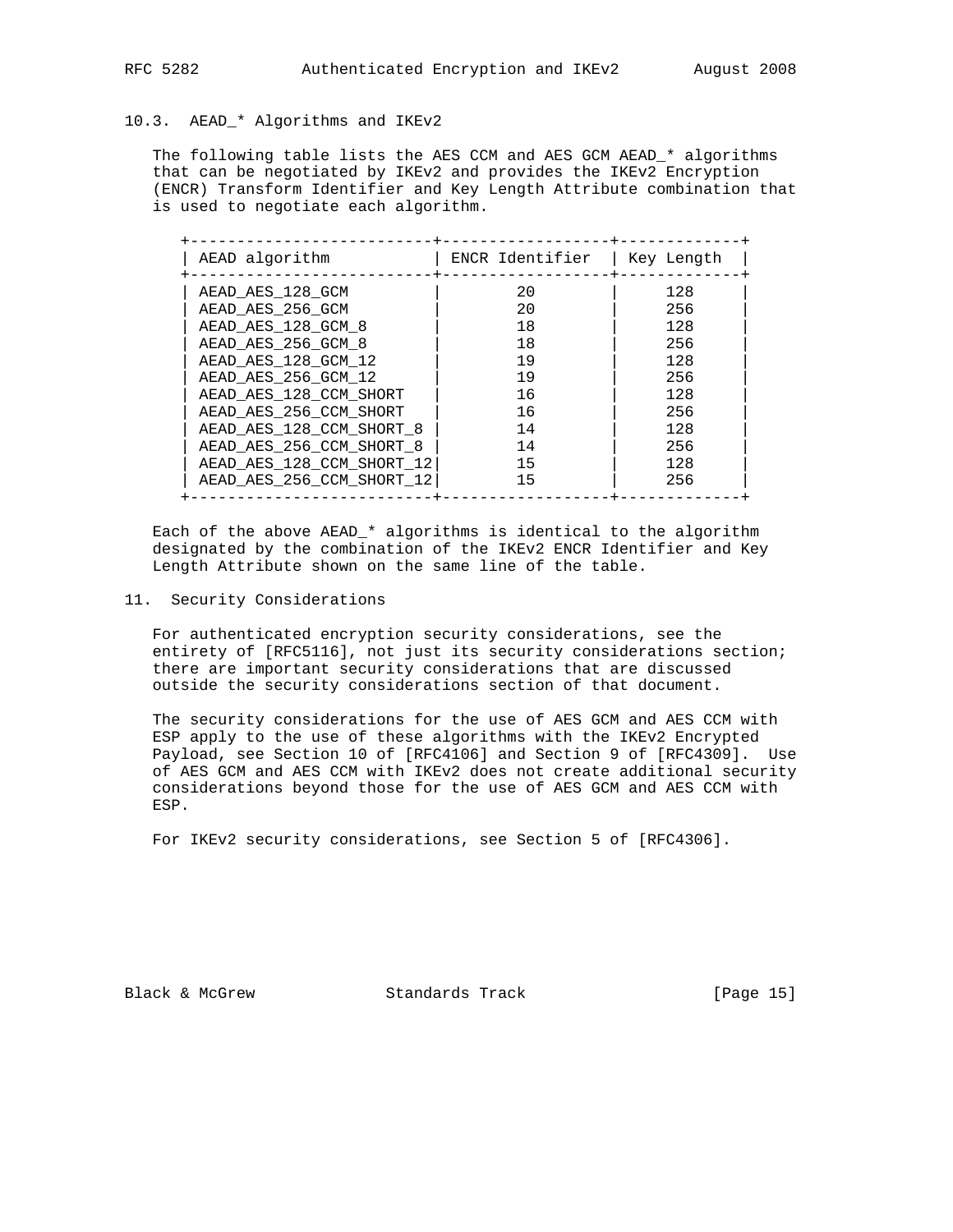#### 12. IANA Considerations

 The Encryption Transform identifiers specified in Section 7.2 have been previously assigned by IANA for use with ESP. This document extends their usage to IKEv2 for the Encrypted Payload. No IANA actions are required for this usage extension.

 IANA has added the following entries to the Authenticated Encryption with Associated Data (AEAD) Parameters Registry:

| Name                      | Reference      | Numeric Identifier |
|---------------------------|----------------|--------------------|
| AEAD AES 128 GCM 8        | Section 10.1.1 |                    |
| AEAD AES 256 GCM 8        | Section 10.1.2 |                    |
| AEAD AES 128 GCM 12       | Section 10.1.3 |                    |
| AEAD AES 256 GCM 12       | Section 10.1.4 |                    |
| AEAD AES 128 CCM SHORT    | Section 10.2.1 |                    |
| AEAD AES 256 CCM SHORT    | Section 10.2.2 | 10                 |
| AEAD AES 128 CCM SHORT 8  | Section 10.2.3 | 11                 |
| AEAD AES 256 CCM SHORT 8  | Section 10.2.4 | 12                 |
| AEAD_AES_128_CCM_SHORT 12 | Section 10.2.5 | 13                 |
| AEAD_AES_256_CCM_SHORT_12 | Section 10.2.6 | 14                 |

 An IANA registration of an AEAD algorithm does not constitute an endorsement of that algorithm or its security.

13. Acknowledgments

 See Section 13 of [RFC4106] and Section 12 of [RFC4309] for AES GCM and AES CCM acknowledgments.

 Also, we thank Charlie Kaufman, Pasi Eronen, Tero Kivinen, Steve Kent, and Alfred Hoenes for their comprehensive reviews of this document.

 This document was originally prepared using 2-Word-v2.0.template.dot, created by Joe Touch.

Black & McGrew Standards Track [Page 16]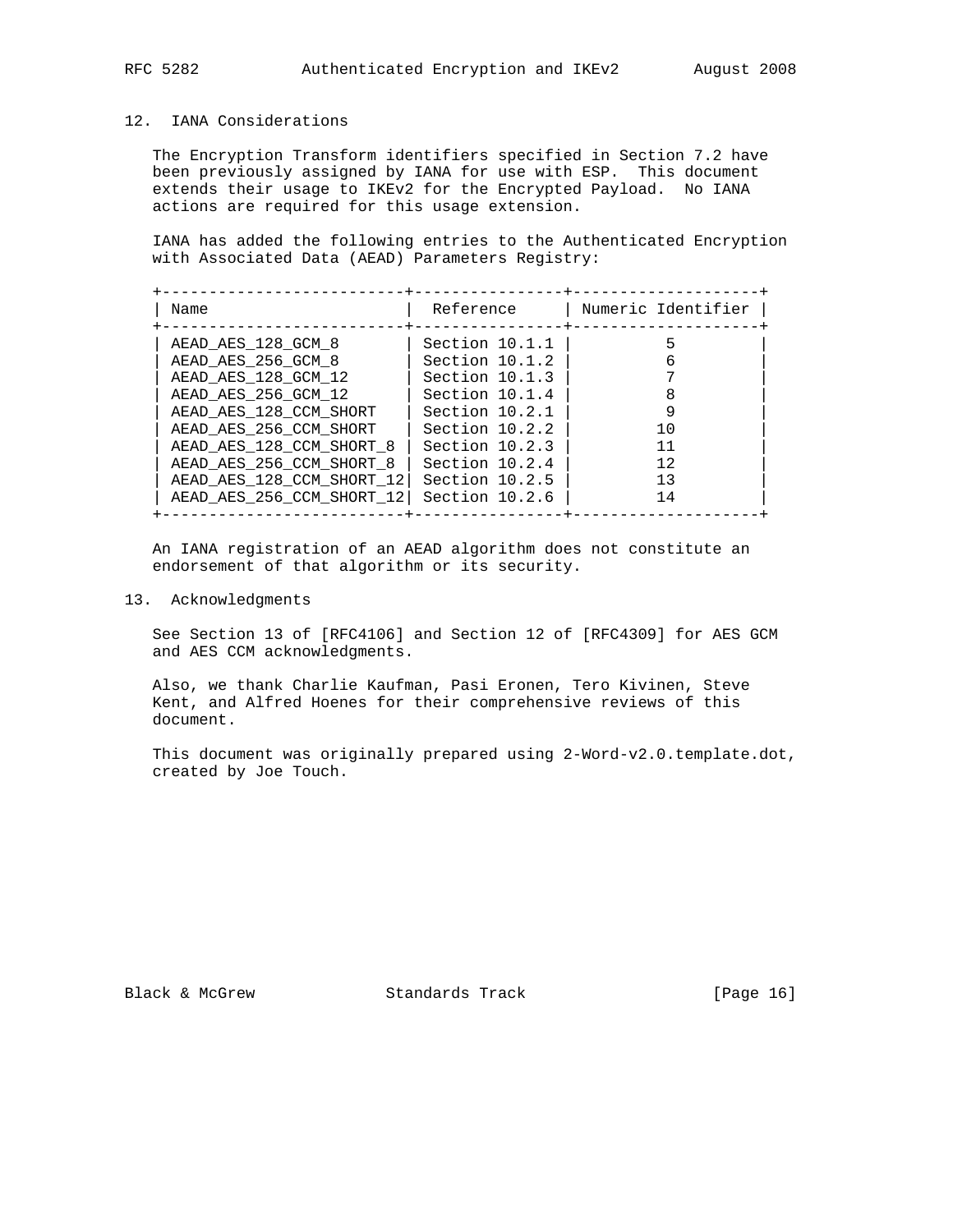### 14. References

- 14.1. Normative References
	- [CCM] Dworkin, M., "NIST Special Publication 800-38C: The CCM Mode for Authentication and Confidentiality", U.S. National Institute of Standards and Technology, <http://csrc.nist.gov/publications/nistpubs/800-38C/ SP800-38C.pdf>, updated July 2007.
	- [GCM] Dworkin, M., "NIST Special Publication 800-38D: Recommendation for Block Cipher Modes of Operation: Galois/Counter Mode (GCM) and GMAC.", U.S. National Institute of Standards and Technology, November 2007, <http://csrc.nist.gov/publications/nistpubs/800-38D/ SP-800-38D.pdf>, November 2007.
	- [RFC2119] Bradner, S., "Key words for use in RFCs to Indicate Requirement Levels", BCP 14, RFC 2119, March 1997.
	- [RFC4106] Viega, J. and D. McGrew, "The Use of Galois/Counter Mode (GCM) in IPsec Encapsulating Security Payload (ESP)", RFC 4106, June 2005.
	- [RFC4303] Kent, S., "IP Encapsulating Security Payload (ESP)", RFC 4303, December 2005.
	- [RFC4306] Kaufman, C., Ed., "Internet Key Exchange (IKEv2) Protocol", RFC 4306, December 2005.
	- [RFC4309] Housley, R., "Using Advanced Encryption Standard (AES) CCM Mode with IPsec Encapsulating Security Payload (ESP)", RFC 4309, December 2005.
	- [RFC5116] McGrew, D., "An Interface and Algorithms for Authenticated Encryption", RFC 5116, January 2008.
- 14.2. Informative References
	- [RFC2406] Kent, S. and R. Atkinson, "IP Encapsulating Security Payload (ESP)", RFC 2406, November 1998.
	- [RFC2408] Maughan, D., Schertler, M., Schneider, M., and J. Turner, "Internet Security Association and Key Management Protocol (ISAKMP)", RFC 2408, November 1998.
	- [RFC2409] Harkins, D. and D. Carrel, "The Internet Key Exchange (IKE)", RFC 2409, November 1998.

Black & McGrew Standards Track [Page 17]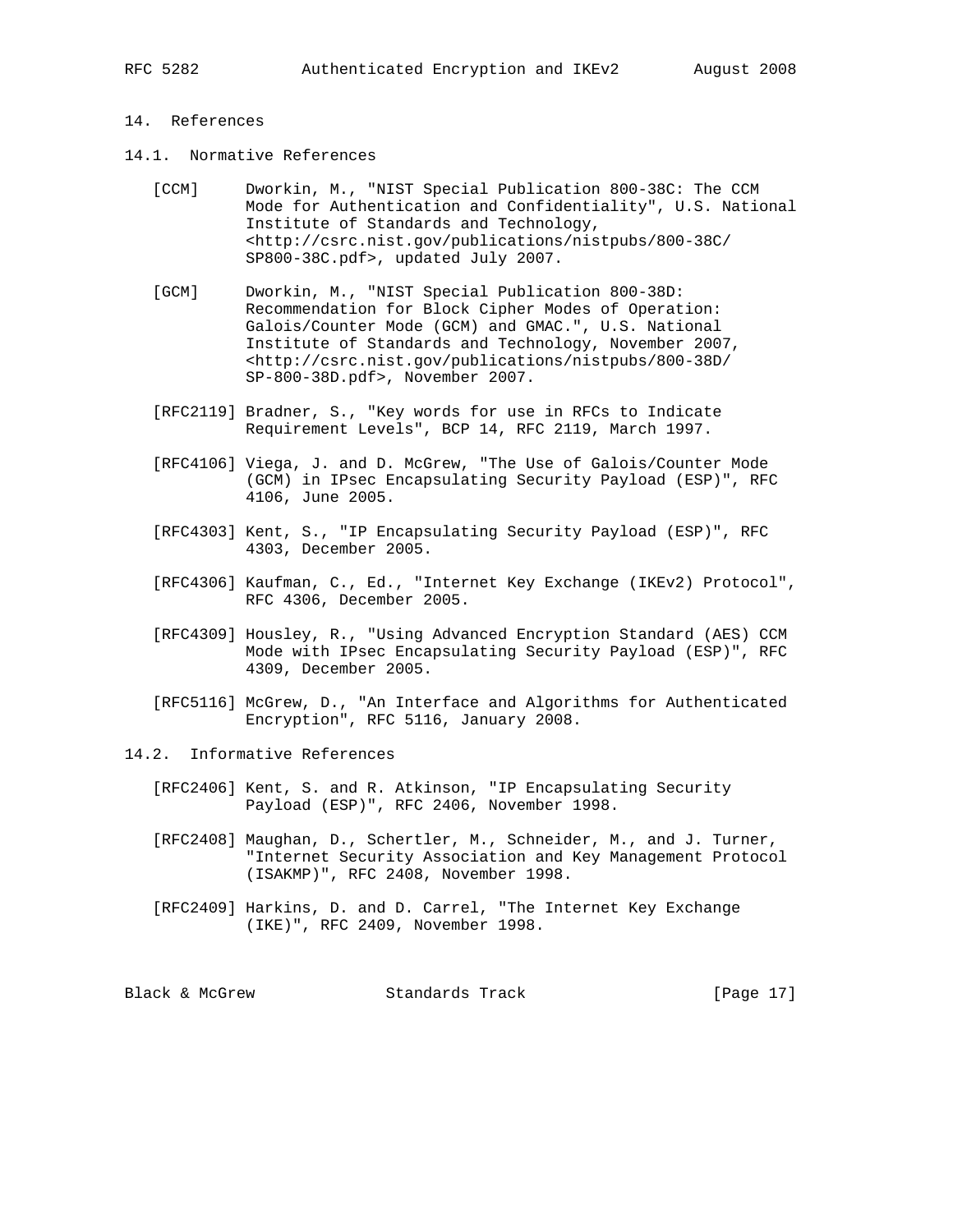Author's Addresses

 David L. Black EMC Corporation 176 South Street Hopkinton, MA 10748

 Phone: +1 (508) 293-7953 EMail: black\_david@emc.com

 David A. McGrew Cisco Systems, Inc. 510 McCarthy Blvd. Milpitas, CA 95035

 Phone: +1 (408) 525-8651 EMail: mcgrew@cisco.com

Black & McGrew Standards Track [Page 18]